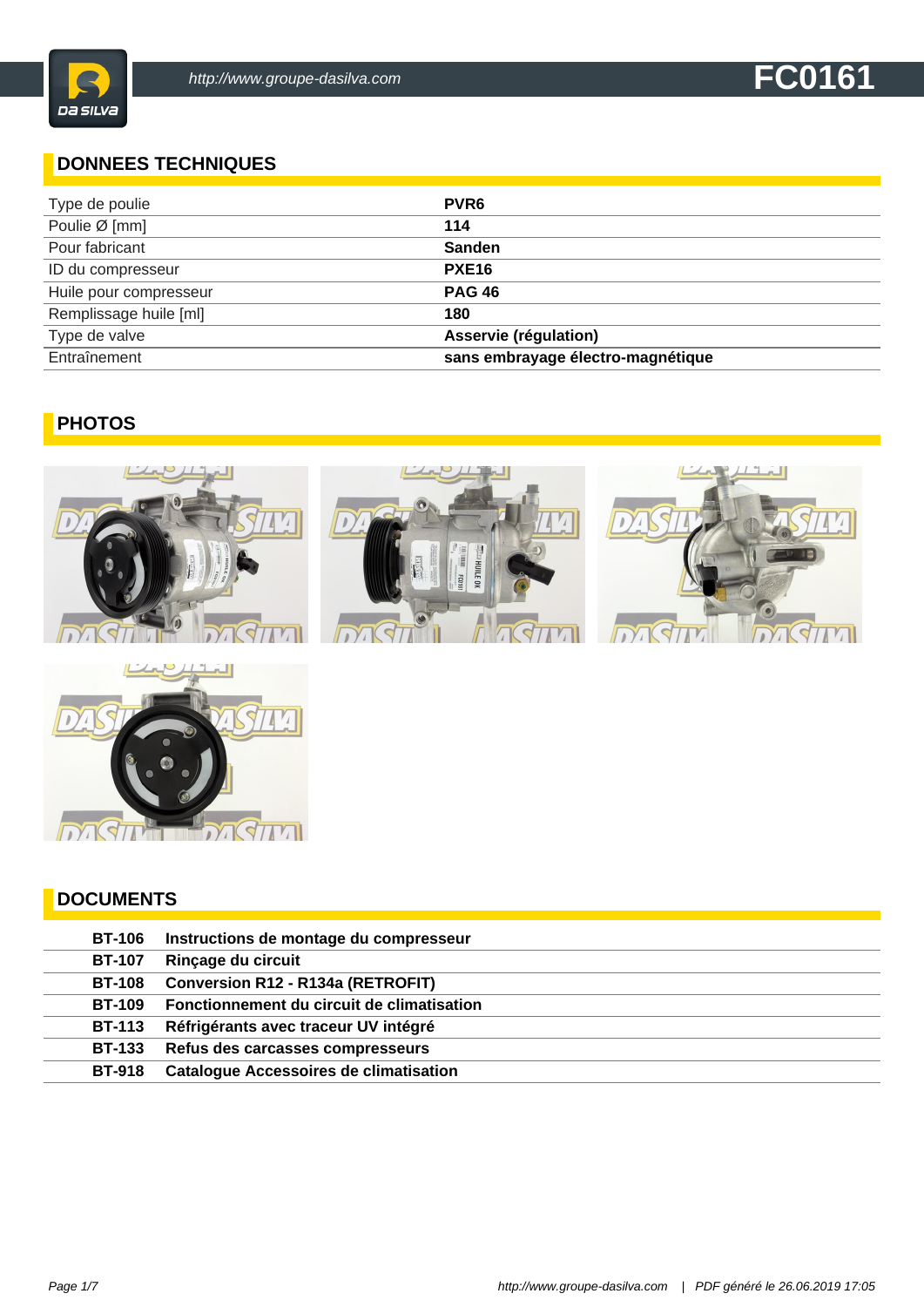

#### **APPLICATIONS**

| <b>AUDI</b>                                      |        |           |
|--------------------------------------------------|--------|-----------|
| A1 (2010-) (8X1) - 1.2 TFSI                      | 86 ch  | 05.2010 > |
| A1 (2010-) (8X1) - 1.4 TFSI                      | 122 ch | 05.2010 > |
| A1 (2010-) (8X1) - 1.6 TDI                       | 105 ch | 05.2010 > |
| A3 (03-12) (8P1) - 1.2 TSI                       | 105 ch | 04.2010 > |
| A3 (03-12) (8P1) - 1.4 TFSI                      | 125 ch | 09.2007 > |
| A3 (03-12) (8P1) - 1.6                           | 102 ch | 05.2003 > |
| A3 (03-12) (8P1) - 1.6 FSI                       | 115 ch | 08.2003 > |
| A3 (03-12) (8P1) - 1.6 TDI                       | 90 ch  | 05.2009 > |
|                                                  | 105 ch | 05.2009 > |
| A3 (03-12) (8P1) - 1.8 TFSI                      | 160 ch | 11.2006 > |
| A3 (03-12) (8P1) - 1.8 TFSI quattro              | 160 ch | 07.2008 > |
| A3 (03-12) (8P1) - 1.9 TDI                       | 105 ch | 05.2003 > |
| A3 (03-12) (8P1) - 2.0 FSI                       | 150 ch | 05.2003 > |
| A3 (03-12) (8P1) - 2.0 TDI                       | 136 ch | 05.2003 > |
|                                                  | 170 ch | 03.2006 > |
|                                                  | 140 ch | 06.2005 > |
| A3 (03-12) (8P1) - 2.0 TDI 16V                   | 140 ch | 05.2003 > |
| A3 (03-12) (8P1) - 2.0 TDI 16V quattro           | 140 ch | 08.2004 > |
| A3 (03-12) (8P1) - 2.0 TDI quattro               | 136 ch | 05.2003 > |
|                                                  | 170 ch | 03.2006 > |
| A3 (03-12) (8P1) - 2.0 TFSI                      | 200 ch | 09.2004 > |
| A3 (03-12) (8P1) - 2.0 TFSI quattro              | 200 ch | 09.2004 > |
| A3 (03-12) (8P1) - 3.2 V6 quattro                | 250 ch | 07.2003 > |
| A3 (03-12) (8P1) - S3 quattro                    | 256 ch | 02.2007 > |
|                                                  | 265 ch | 11.2006 > |
| A3 (04-12) Sportback (8PA) - 1.2 TSI             | 105 ch | 04.2010 > |
| A3 (04-12) Sportback (8PA) - 1.4 TFSI            | 125 ch | 09.2007 > |
| A3 (04-12) Sportback (8PA) - 1.6 TDI             | 90 ch  | 05.2009 > |
|                                                  | 105 ch | 05.2009 > |
| A3 (04-12) Sportback (8PA) - 1.8 TFSI            | 160 ch | 11.2006 > |
| A3 (04-12) Sportback (8PA) - 1.8 TFSI quattro    | 160 ch | 07.2008 > |
| A3 (04-12) Sportback (8PA) - 1.9 TDI             | 105 ch | 09.2004 > |
| A3 (04-12) Sportback (8PA) - 2.0 FSI             | 150 ch | 09.2004 > |
| A3 (04-12) Sportback (8PA) - 2.0 TDI             | 136 ch | 09.2004 > |
|                                                  | 170 ch | 03.2006 > |
|                                                  | 140 ch | 06.2005 > |
| A3 (04-12) Sportback (8PA) - 2.0 TDI 16V         | 140 ch | 09.2004 > |
| A3 (04-12) Sportback (8PA) - 2.0 TDI 16V quattro | 140 ch | 11.2005 > |
| A3 (04-12) Sportback (8PA) - 2.0 TDI quattro     | 140 ch | 01.2006 > |
|                                                  | 170 ch | 03.2006 > |
| A3 (04-12) Sportback (8PA) - 2.0 TFSI            | 200 ch | 09.2004 > |
| A3 (04-12) Sportback (8PA) - 2.0 TFSI quattro    | 200 ch | 09.2004 > |
| A3 (04-12) Sportback (8PA) - S3 quattro          | 265 ch | 06.2008 > |
| A3 (08-12) Cabriolet (8P7) - 1.2 TSI             | 105 ch | 03.2010 > |
| A3 (08-12) Cabriolet (8P7) - 1.6                 | 102 ch | 09.2008 > |
| A3 (08-12) Cabriolet (8P7) - 1.8 TFSI            | 160 ch | 04.2008 > |
| A3 (08-12) Cabriolet (8P7) - 2.0 TFSI            | 200 ch | 04.2008 > |
| TT (06-14) (8J3) - 1.8 TFSI                      | 160 ch | 06.2008 > |
|                                                  |        |           |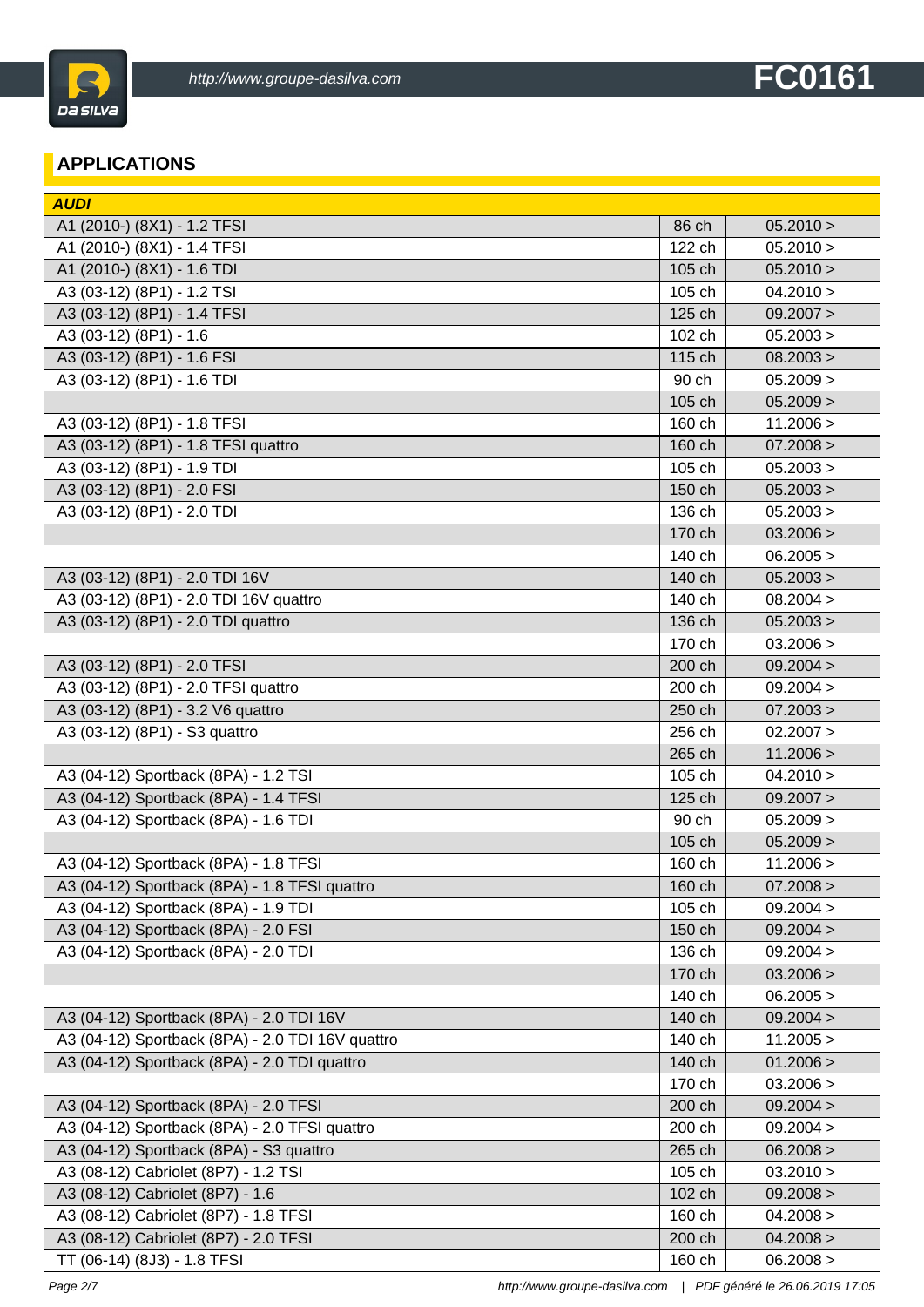

| <b>AUDI</b>                                   |        |           |
|-----------------------------------------------|--------|-----------|
| TT (06-14) (8J3) - 2.0 TDI quattro            | 170 ch | 06.2008 > |
| TT (06-14) (8J3) - 2.0 TFSI                   | 200 ch | 10.2006 > |
| TT (06-14) (8J3) - 2.0 TFSI quattro           | 200 ch | 06.2008 > |
|                                               | 272 ch | 06.2008 > |
| TT (06-14) (8J3) - 3.2 V6 quattro             | 250 ch | 10.2006 > |
| TT (06-14) Roadster (8J9) - 1.8 TFSI          | 160 ch | 06.2008 > |
| TT (06-14) Roadster (8J9) - 2.0 TDI quattro   | 170 ch | 06.2008 > |
| TT (06-14) Roadster (8J9) - 2.0 TFSI          | 200 ch | 02.2007 > |
| TT (06-14) Roadster (8J9) - 2.0 TFSI quattro  | 200 ch | 06.2008 > |
|                                               | 272 ch | 06.2008 > |
| TT (06-14) Roadster (8J9) - 3.2 V6 quattro    | 250 ch | 02.2007 > |
| <b>SEAT</b>                                   |        |           |
| ALTEA (5P1) - 1.2 TSI                         | 105 ch | 04.2010 > |
| ALTEA (5P1) - 1.4 16V                         | 86 ch  | 05.2006 > |
| <b>ALTEA (5P1) - 1.4 TSI</b>                  | 125 ch | 11.2007 > |
| ALTEA (5P1) - 1.6                             | 102 ch | 03.2004 > |
| ALTEA (5P1) - 1.6 TDI                         | 105 ch | 10.2009 > |
| <b>ALTEA (5P1) - 1.8 TFSI</b>                 | 160 ch | 01.2007 > |
| ALTEA (5P1) - 1.9 TDI                         | 105 ch | 04.2004 > |
| ALTEA (5P1) - 2.0 FSI                         | 150 ch | 05.2004 > |
| ALTEA (5P1) - 2.0 TDI                         | 140 ch | 11.2005 > |
|                                               | 170 ch | 03.2006 > |
| ALTEA (5P1) - 2.0 TDI 16V                     | 140 ch | 03.2004 > |
| ALTEA XL (5P5, 5P8) - 1.2 TSI                 | 105 ch | 04.2010 > |
| ALTEA XL (5P5, 5P8) - 1.4 16V                 | 86 ch  | 10.2006 > |
| ALTEA XL (5P5, 5P8) - 1.4 TSI                 | 125 ch | 11.2007 > |
| ALTEA XL (5P5, 5P8) - 1.6                     | 102 ch | 10.2006 > |
| ALTEA XL (5P5, 5P8) - 1.6 TDI                 | 105 ch | 10.2009 > |
| ALTEA XL (5P5, 5P8) - 1.8 TFSI                | 160 ch | 01.2007 > |
| ALTEA XL (5P5, 5P8) - 1.9 TDI                 | 105 ch | 10.2006 > |
| ALTEA XL (5P5, 5P8) - 2.0 TDI                 | 140 ch | 10.2006 > |
|                                               | 170 ch | 06.2007 > |
| ALTEA XL (5P5, 5P8) - 2.0 TDI 16V             | 140 ch | 10.2006 > |
| ALTEA XL (5P5, 5P8) - 2.0 TDI 4x4             | 140 ch | 06.2007 > |
|                                               | 170 ch | 06.2007 > |
| IBIZA (08-17) (6J5, 6P5) - 1.4 TSI            | 150 ch | 06.2009 > |
| IBIZA (08-17) (6J5, 6P5) - 1.6 TDI            | 90 ch  | 05.2009 > |
|                                               | 105 ch | 05.2009 > |
| IBIZA (08-17) (6J5, 6P5) - 2.0 TDI            | 143 ch | 01.2010 > |
| IBIZA (08-17) Break (6J8, 6P8) - 1.2 TDI      | 75 ch  | 04.2010 > |
| IBIZA (08-17) Break (6J8, 6P8) - 1.2 TSI      | 105 ch | 09.2010 > |
| IBIZA (08-17) Break (6J8, 6P8) - 1.6 TDI      | 90 ch  | 03.2010 > |
|                                               | 105 ch | 03.2010 > |
| IBIZA (08-17) SportCoupe (6J1, 6P1) - 1.4 TSI | 150 ch | 06.2009 > |
|                                               | 180 ch | 06.2009 > |
| IBIZA (08-17) SportCoupe (6J1, 6P1) - 1.6 TDI | 90 ch  | 05.2009 > |
|                                               | 105 ch | 05.2009 > |
| IBIZA (08-17) SportCoupe (6J1, 6P1) - 2.0 TDI | 143 ch | 01.2010 > |
| LEON (05-12) (1P1) - 1.2 TSI                  | 105 ch | 02.2010 > |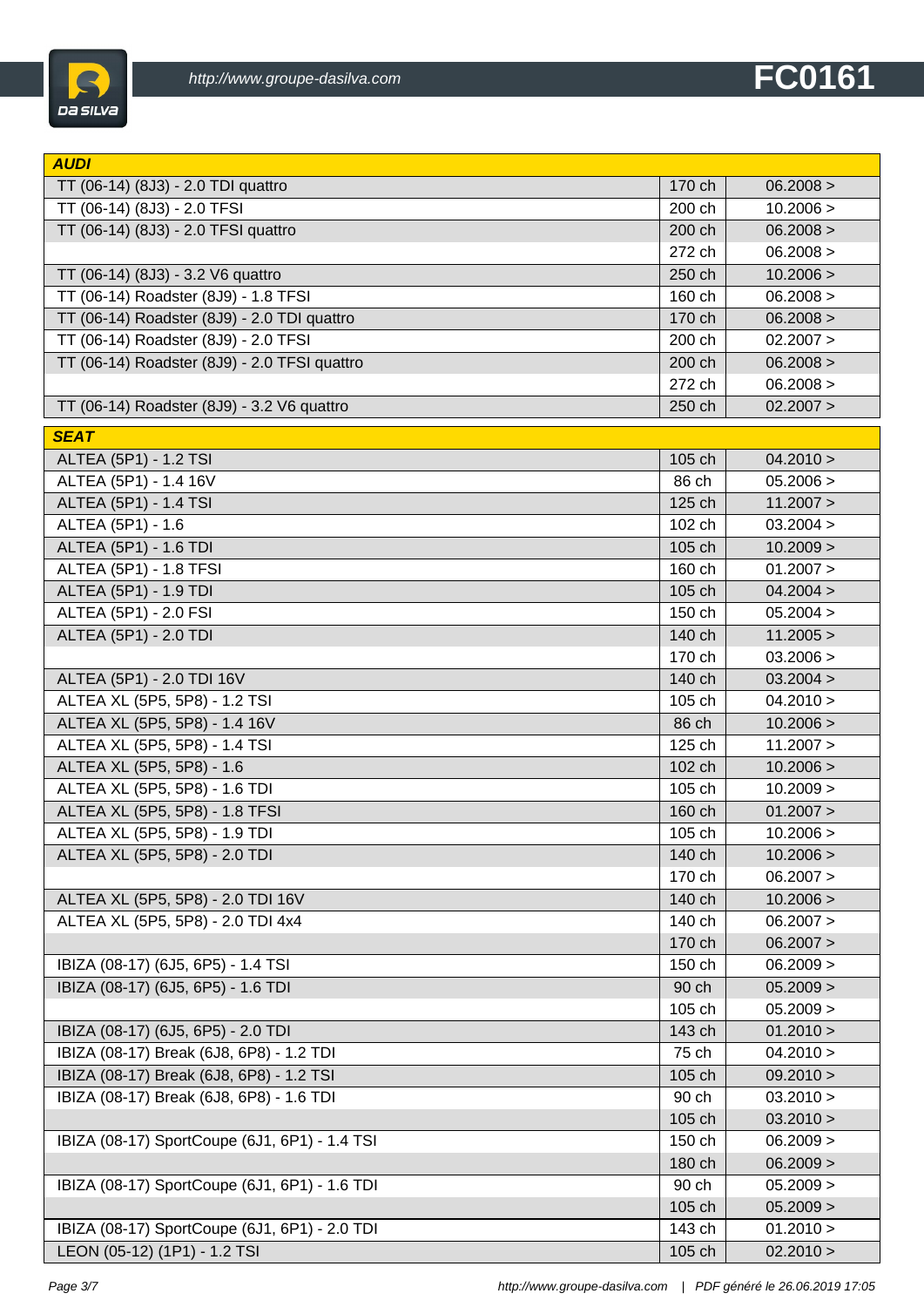

| <b>SEAT</b>                               |        |           |
|-------------------------------------------|--------|-----------|
| LEON (05-12) (1P1) - 1.4 16V              | 86 ch  | 06.2006 > |
| LEON (05-12) (1P1) - 1.4 TSI              | 125 ch | 11.2007 > |
| LEON (05-12) (1P1) - 1.6                  | 102 ch | 07.2005 > |
| LEON (05-12) (1P1) - 1.6 LPG              | 102 ch | 12.2009 > |
| LEON (05-12) (1P1) - 1.8 TSI              | 160 ch | 06.2007 > |
| LEON (05-12) (1P1) - 1.9 TDI              | 105 ch | 09.2005 > |
| LEON (05-12) (1P1) - 2.0 TDI              | 170 ch | 02.2006 > |
|                                           | 136 ch | 07.2005 > |
|                                           | 140 ch | 10.2005 > |
| LEON (05-12) (1P1) - 2.0 TDI 16V          | 140 ch | 07.2005 > |
| LEON (05-12) (1P1) - 2.0 TFSI             | 211 ch | 06.2009 > |
|                                           | 240 ch | 11.2006 > |
| TOLEDO (04-09) (5P2) - 1.9 TDI            | 105 ch | 10.2004 > |
| <b>SKODA</b>                              |        |           |
| FABIA (2007-) - 1.2 TSI                   | 86 ch  | 03.2010 > |
|                                           | 105 ch | 03.2010 > |
| FABIA (2007-) - 1.6 TDI                   | 90 ch  | 03.2010 > |
|                                           | 105 ch | 03.2010 > |
| FABIA (2007-) Break - 1.2 TSI             | 86 ch  | 03.2010 > |
|                                           | 105 ch | 03.2010 > |
| FABIA (2007-) Break - 1.6 TDI             | 90 ch  | 03.2010 > |
|                                           | 105 ch | 03.2010 > |
| OCTAVIA (04-13) (1Z3) - 1.6 FSI           | 115 ch | 02.2004 > |
| OCTAVIA (04-13) (1Z3) - 1.6 TDI           | 105 ch | 06.2009 > |
| OCTAVIA (04-13) (1Z3) - 1.8 TSI           | 160 ch | 06.2007 > |
| OCTAVIA (04-13) (1Z3) - 1.9 TDI           | 105 ch | 06.2004 > |
| OCTAVIA (04-13) (1Z3) - 2.0 FSI           | 150 ch | 11.2004 > |
| OCTAVIA (04-13) (1Z3) - 2.0 RS            | 200 ch | 10.2005 > |
| OCTAVIA (04-13) (1Z3) - 2.0 TDI           | 140 ch | 11.2005 > |
|                                           | 170 ch | 04.2006 > |
| OCTAVIA (04-13) (1Z3) - 2.0 TDI 16V       | 140 ch | 06.2004 > |
| OCTAVIA (04-13) Combi (1Z5) - 1.4 TSI     | 122 ch | 11.2008 > |
| OCTAVIA (04-13) Combi (1Z5) - 1.6 FSI     | 115 ch | 02.2004 > |
| OCTAVIA (04-13) Combi (1Z5) - 1.6 TDI     | 105 ch | 06.2009 > |
| OCTAVIA (04-13) Combi (1Z5) - 1.8 TSI     | 160 ch | 06.2007 > |
| OCTAVIA (04-13) Combi (1Z5) - 1.8 TSI 4x4 | 160 ch | 11.2008 > |
| OCTAVIA (04-13) Combi (1Z5) - 1.9 TDI     | 105 ch | 09.2004 > |
| OCTAVIA (04-13) Combi (1Z5) - 1.9 TDI 4x4 | 105 ch | 11.2004 > |
| OCTAVIA (04-13) Combi (1Z5) - 2.0 FSI     | 150 ch | 11.2004 > |
| OCTAVIA (04-13) Combi (1Z5) - 2.0 FSI 4x4 | 150 ch | 11.2004 > |
| OCTAVIA (04-13) Combi (1Z5) - 2.0 RS      | 200 ch | 10.2005 > |
| OCTAVIA (04-13) Combi (1Z5) - 2.0 TDI     | 140 ch | 11.2005 > |
|                                           | 170 ch | 04.2006 > |
| OCTAVIA (04-13) Combi (1Z5) - 2.0 TDI 16V | 140 ch | 08.2004 > |
| OCTAVIA (04-13) Combi (1Z5) - 2.0 TDI 4x4 | 140 ch | 08.2004 > |
| ROOMSTER (5J) - 1.2 TSI                   | 86 ch  | 03.2010 > |
|                                           | 105 ch | 03.2010 > |
| ROOMSTER (5J) - 1.6 TDI                   | 90 ch  | 03.2010 > |
|                                           | 105 ch | 03.2010 > |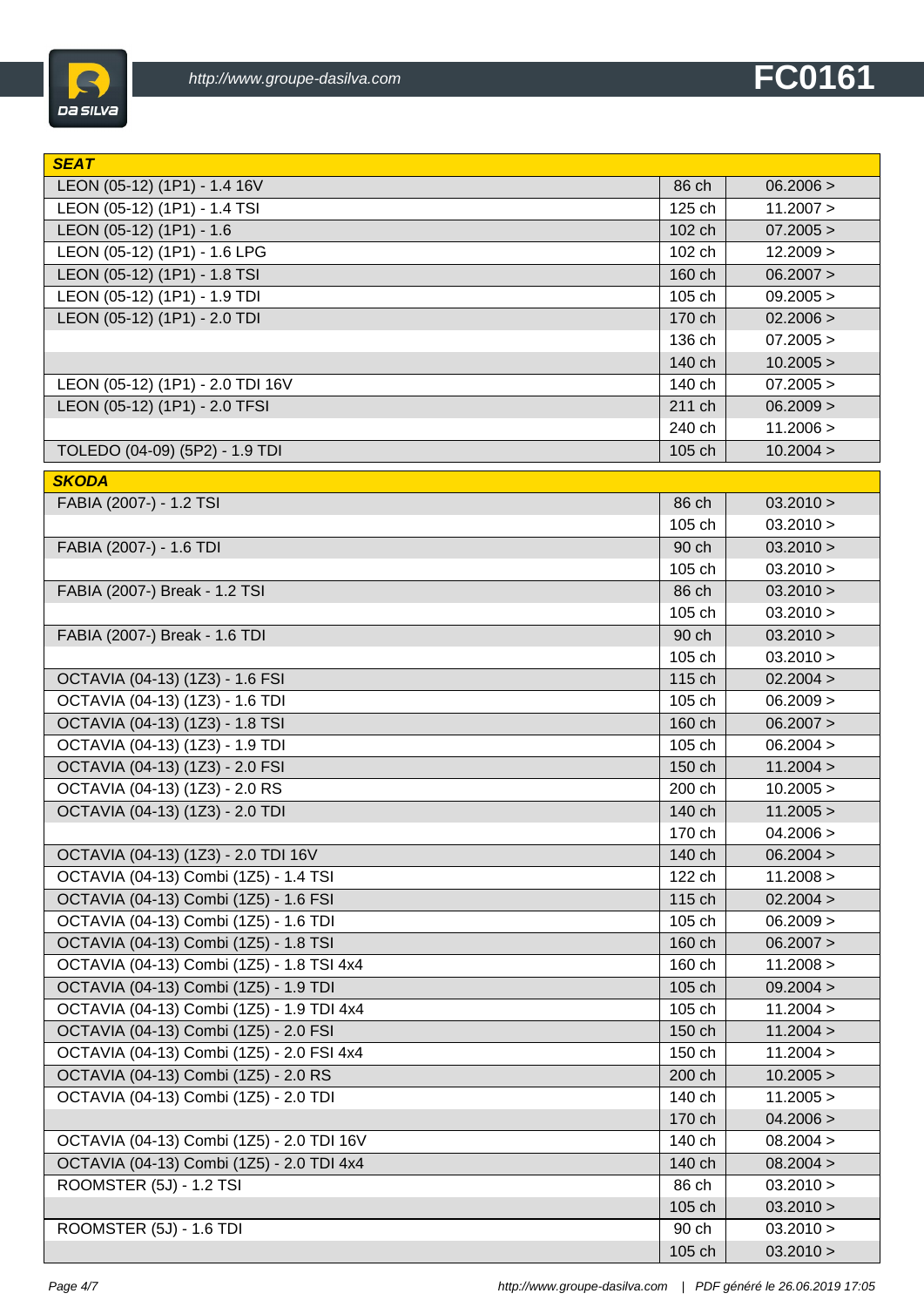

| <b>SKODA</b>                                       |        |           |
|----------------------------------------------------|--------|-----------|
| YETI (5L) - 1.2 TSI                                | 105 ch | 09.2009 > |
| YETI (5L) - 2.0 TDI                                | 110 ch | 11.2009 > |
| YETI (5L) - 2.0 TDI 4x4                            | 110 ch | 11.2009 > |
|                                                    | 140 ch | 05.2009 > |
|                                                    | 170 ch | 11.2009 > |
| <b>VOLKSWAGEN</b>                                  |        |           |
| CADDY (2004-) Break (2KB, 2KJ) - 1.4               | 75 ch  | 03.2004 > |
| CADDY (2004-) Break (2KB, 2KJ) - 1.6               | 101 ch | 03.2005 > |
|                                                    | 102 ch | 04.2004 > |
| CADDY (2004-) Break (2KB, 2KJ) - 1.9 TDI           | 105 ch | 04.2004 > |
| CADDY (2004-) Break (2KB, 2KJ) - 2.0 EcoFuel       | 109 ch | 04.2006 > |
| CADDY (2004-) Break (2KB, 2KJ) - 2.0 SDI           | 70 ch  | 03.2004 > |
| CADDY (2004-) Camionnette (2KA, 2KH) - 1.4         | 75 ch  | 03.2004 > |
| CADDY (2004-) Camionnette (2KA, 2KH) - 1.4 16V     | 80 ch  | 05.2006 > |
| CADDY (2004-) Camionnette (2KA, 2KH) - 1.6         | 102 ch | 04.2004 > |
| CADDY (2004-) Camionnette (2KA, 2KH) - 1.9 TDI     | 105 ch | 04.2004 > |
| CADDY (2004-) Camionnette (2KA, 2KH) - 2.0 EcoFuel | 109 ch | 04.2006 > |
| CADDY (2004-) Camionnette (2KA, 2KH) - 2.0 SDI     | 70 ch  | 03.2004 > |
| EOS (1F7, 1F8) - 1.4 TSI                           | 122 ch | 05.2008 > |
|                                                    | 160 ch | 05.2008 > |
| EOS (1F7, 1F8) - 2.0 TFSI                          | 200 ch | 03.2006 > |
| EOS (1F7, 1F8) - 2.0 TSI                           | 210 ch | 11.2009 > |
| GOLF (03-09) (1K1) - 1.9 TDI                       | 105 ch | 10.2003 > |
| GOLF (03-09) (1K1) - 1.9 TDI 4motion               | 105 ch | 08.2004 > |
| GOLF (03-09) (1K1) - 2.0 SDI                       | 75 ch  | 01.2004 > |
| GOLF (03-09) (1K1) - 2.0 TDI                       | 140 ch | 12.2004 > |
| GOLF (03-09) (1K1) - 2.0 TDI 16V                   | 140 ch | 10.2003 > |
| GOLF (03-09) (1K1) - 2.0 TDI 16V 4motion           | 140 ch | 08.2004 > |
| GOLF (07-08) Break (1K5) - 1.9 TDI                 | 105 ch | 06.2007 > |
| GOLF (07-08) Break (1K5) - 1.9 TDI 4motion         | 105 ch | 01.2008 > |
| GOLF (07-08) Break (1K5) - 2.0                     | 200 ch | 06.2007 > |
| GOLF (08-12) (5K1) - 1.2 TSI                       | 105 ch | 05.2009 > |
| GOLF (08-12) (5K1) - 1.4                           | 80 ch  | 10.2008 > |
| GOLF (08-12) (5K1) - 1.4 TSI                       | 122 ch | 10.2008 > |
|                                                    | 160 ch | 10.2008 > |
| GOLF (08-12) (5K1) - 1.6                           | 102 ch | 10.2008 > |
| GOLF (08-12) (5K1) - 1.6 BiFuel                    | 102 ch | 03.2009 > |
| GOLF (08-12) (5K1) - 1.6 TDI                       | 90 ch  | 02.2009 > |
|                                                    | 105 ch | 02.2009 > |
| GOLF (08-12) (5K1) - 2.0 R 4motion                 | 270 ch | 11.2009 > |
| GOLF (08-12) (5K1) - 2.0 TDI                       | 110 ch | 10.2008 > |
|                                                    | 136 ch | 10.2008 > |
|                                                    | 140 ch | 10.2008 > |
|                                                    | 170 ch | 04.2009 > |
| GOLF (08-12) (5K1) - 2.0 TDI 4motion               | 140 ch | 05.2009 > |
| GOLF (08-12) (5K1) - 2.0 TSI                       | 210 ch | 04.2009 > |
| GOLF (08-12) Break (AJ5) - 1.2 TSI                 | 105 ch | 08.2009 > |
| GOLF (08-12) Break (AJ5) - 1.4                     | 80 ch  | 07.2009 > |
| GOLF (08-12) Break (AJ5) - 1.4 TSI                 | 122 ch | 07.2009 > |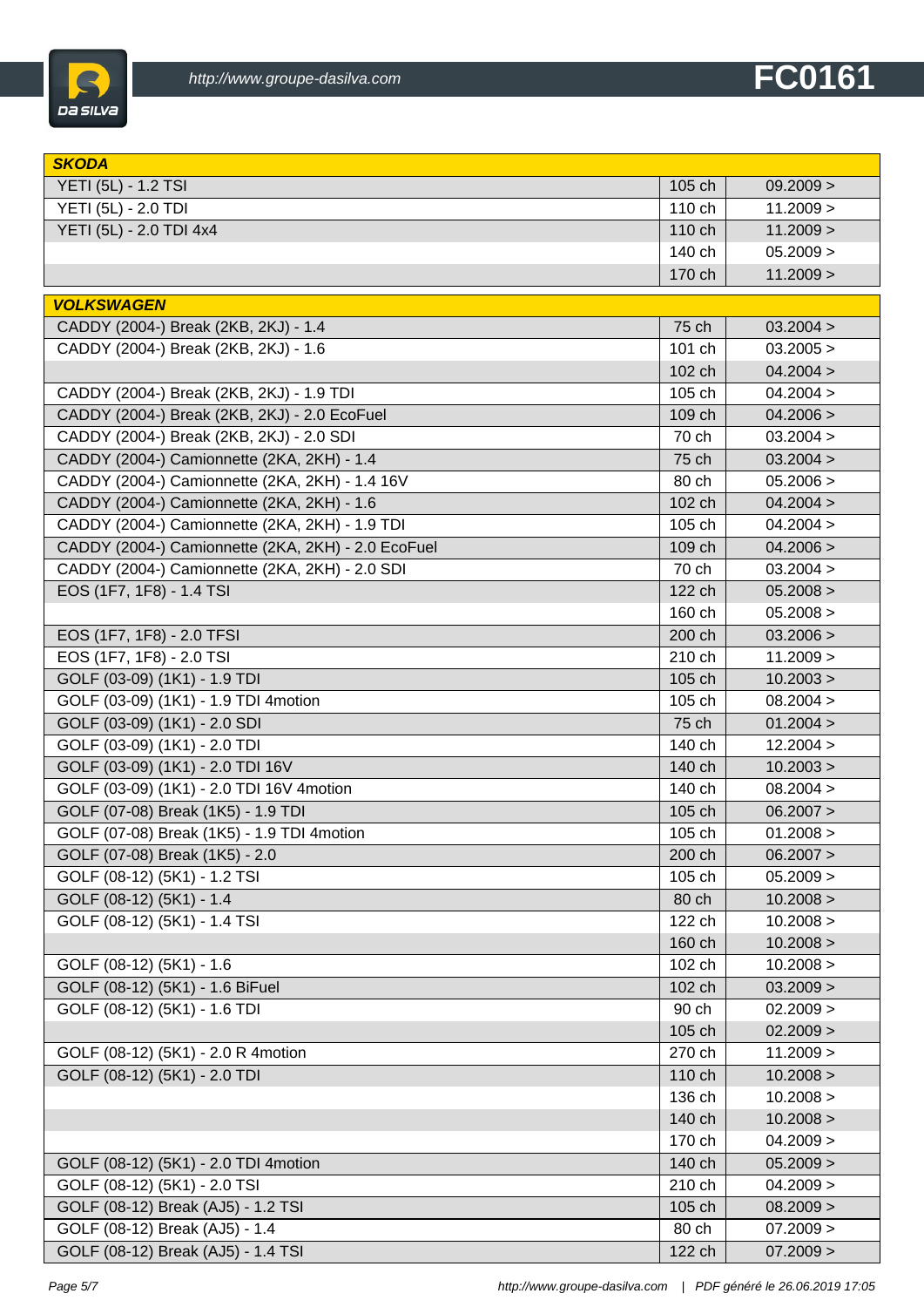

| <b>VOLKSWAGEN</b>                              |        |           |
|------------------------------------------------|--------|-----------|
| (suite) GOLF (08-12) Break (AJ5) - 1.4 TSI     | 160 ch | 07.2009 > |
| GOLF (08-12) Break (AJ5) - 1.6                 | 102 ch | 07.2009 > |
| GOLF (08-12) Break (AJ5) - 1.6 TDI             | 90 ch  | 12.2009 > |
|                                                | 105 ch | 07.2009 > |
| GOLF (08-12) Break (AJ5) - 1.6 TDI 4motion     | 105 ch | 07.2009 > |
| GOLF (08-12) Break (AJ5) - 2.0 TDI             | 140 ch | 07.2009 > |
| GOLF PLUS (5M1, 521) - 1.2 TSI                 | 105 ch | 08.2009 > |
| GOLF PLUS (5M1, 521) - 1.6 MultiFuel           | 102 ch | 11.2007 > |
| GOLF PLUS (5M1, 521) - 1.6 TDI                 | 105 ch | 03.2009 > |
| GOLF PLUS (5M1, 521) - 1.9 TDI                 | 90 ch  | 05.2005 > |
|                                                | 105 ch | 01.2005 > |
| GOLF PLUS (5M1, 521) - 2.0 TDI                 | 110 ch | 03.2009 > |
|                                                | 131 ch | 11.2005 > |
|                                                | 136 ch | 05.2005 > |
|                                                | 140 ch | 12.2005 > |
| GOLF PLUS (5M1, 521) - 2.0 TDI 16V             | 140 ch | 01.2005 > |
| JETTA (05-10) (A5, 1K2) - 1.4 TSI              | 122 ch | 05.2007 > |
|                                                | 140 ch | 07.2006 > |
|                                                | 160 ch | 07.2008 > |
|                                                | 170 ch | 07.2006 > |
| JETTA (05-10) (A5, 1K2) - 1.6                  | 102 ch | 10.2005 > |
| JETTA (05-10) (A5, 1K2) - 1.6 FSI              | 115 ch | 09.2005 > |
| JETTA (05-10) (A5, 1K2) - 1.6 TDI              | 105 ch | 06.2009 > |
| JETTA (05-10) (A5, 1K2) - 1.9 TDI              | 105 ch | 09.2005 > |
| JETTA (05-10) (A5, 1K2) - 2.0 TDI              | 136 ch | 09.2005 > |
|                                                | 140 ch | 10.2005 > |
|                                                | 170 ch | 10.2006 > |
| JETTA (05-10) (A5, 1K2) - 2.0 TDI 16V          | 140 ch | 08.2005 > |
| JETTA (05-10) (A5, 1K2) - 2.0 TFSI             | 200 ch | 10.2005 > |
| PASSAT (05-10) (3C2) - 1.4 TSI                 | 122 ch | 05.2007 > |
| PASSAT (05-10) (3C2) - 1.4 TSI EcoFuel         | 150 ch | 01.2009 > |
| PASSAT (05-10) (3C2) - 1.6 TDI                 | 105 ch | 08.2009 > |
| PASSAT (05-10) (3C2) - 1.8 TSI                 | 160 ch | 05.2007 > |
| PASSAT (05-10) (3C2) - 1.9 TDI                 | 105 ch | 03.2005 > |
| PASSAT (05-10) (3C2) - 2.0 BlueTDI             | 143 ch | 01.2009 > |
| PASSAT (05-10) (3C2) - 2.0 TDI                 | 110 ch | 11.2008 > |
|                                                | 136 ch | 03.2005 > |
|                                                | 170 ch | 08.2005 > |
|                                                | 140 ch | 03.2005 > |
| PASSAT (05-10) (3C2) - 2.0 TDI 4motion         | 140 ch | 03.2005 > |
|                                                | 170 ch | 05.2009 > |
| PASSAT (05-10) (3C2) - 2.0 TDI 16V             | 140 ch | 03.2005 > |
| PASSAT (05-10) (3C2) - 2.0 TDI 16V 4motion     | 140 ch | 03.2005 > |
| PASSAT (05-10) Variant (3C5) - 1.4 TSI         | 122 ch | 05.2007 > |
| PASSAT (05-10) Variant (3C5) - 1.4 TSI EcoFuel | 150 ch | 01.2009 > |
| PASSAT (05-10) Variant (3C5) - 1.6 TDI         | 105 ch | 08.2009 > |
| PASSAT (05-10) Variant (3C5) - 1.8 TSI         | 160 ch | 05.2007 > |
| PASSAT (05-10) Variant (3C5) - 1.9 TDI         | 105 ch | 08.2005 > |
| PASSAT (05-10) Variant (3C5) - 2.0 BlueTDI     | 143 ch | 01.2009 > |
| PASSAT (05-10) Variant (3C5) - 2.0 FSI         | 150 ch | 08.2005 > |